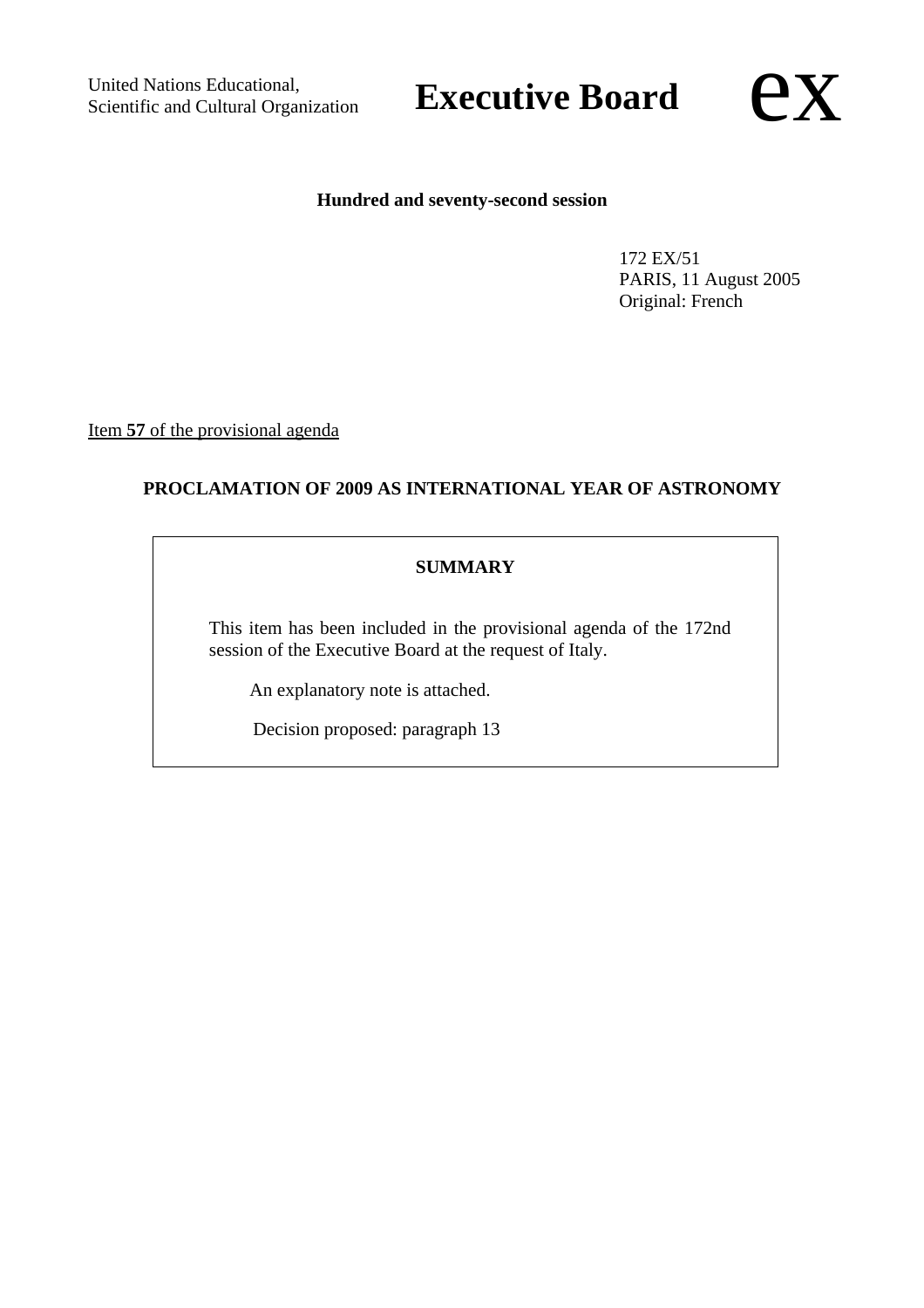## **EXPLANATORY NOTE**

# **PROCLAMATION OF 2009 AS INTERNATIONAL YEAR OF ASTRONOMY**

#### **Introduction**

1. The sky, our common and universal heritage, is an integral part of the environment perceived by humanity. Humankind has always observed the sky either to interpret it or to understand the physical laws that govern the universe. This interest in astronomy has had profound implications for science, philosophy, religion, culture and our general conception of the universe.

2. Scientific discoveries by astronomers have not only had an influence on our understanding of the universe but also on technology, mathematics, physics and social development in general.

3. Today astronomy is studied by a small number of researchers. Although there is general interest in astronomy, it is difficult for the general public to gain access to information and knowledge on the subject.

4. The institution of the International Year of Astronomy could provide a solution to the problem by providing a scientific basis for the traditional and cultural perception of the sky. It could also encourage scientific research in the field.

5. The year 2009 marks the 400th anniversary of the first use of the telescope for astronomical observation by the Italian scientist Galileo Galilei in 1609. For the first time in history, people became aware of the fact that the earth was not isolated in space but surrounded by other worlds and other celestial bodies. That observation was a milestone in the development of astronomy and the history of humanity as it led to the expansion of the boundaries of the "known universe", not only in terms of the physical world but also in terms of humanity's own vision of the limits to be surpassed.

# **Background**

6. The International Astronomical Union (IAU, founded in 1919, composed of approximately 9,000 professionals from 70 countries), at its General Assembly on 23 July 2003 in Sydney (Australia), unanimously approved a resolution in favour of the proclamation of 2009 as the Year of Astronomy, marking the 400th anniversary of Galileo's discoveries (1609). Following the vote by the General Assembly, the IAU Executive Committee requested the Government of Italy, Galileo's native country, to submit a formal request to UNESCO and the United Nations to proclaim 2009 Year of Astronomy. An IAU working group was established to promote these events.

7. UNESCO has already undertaken activities for the safeguarding of cultural heritage related to astronomy under the "Astronomy and World Heritage" project launched by the World Heritage Centre in 2003. A group of international experts met in Venice in March 2004 to draw up a support and implementation strategy for the project. The initiative was backed by UNESCO's Regional Bureau for Science in Europe (ROSTE), the Royal Astronomical Society (United Kingdom) and the Governments of the Netherlands and the United Kingdom.

8. At the meeting in Venice, Ambassador Francesco Caruso, Permanent Delegate of Italy to UNESCO, announced that the Italian Government had decided to request UNESCO to proclaim 2009 as International Year of Astronomy. The request was confirmed by a letter sent to the Director-General of UNESCO.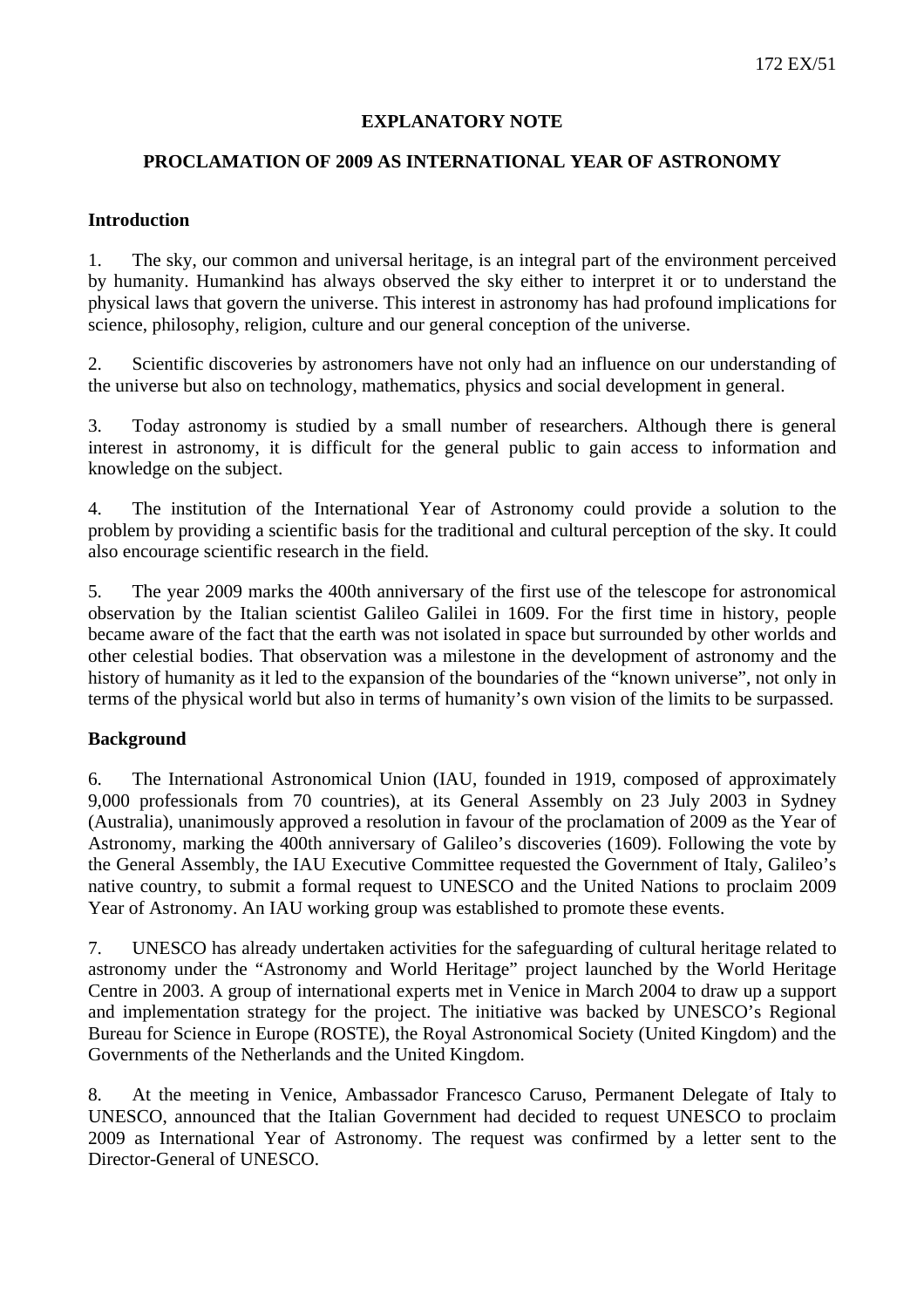9. ROSTE has recently provided its support for a series of astronomy-related activities in South-East Europe, such as the establishment of a European subregional committee on astronomy to establish cooperation among observatories in the region. ROSTE has also allocated funds to improve the quality of research and technical instruments. In particular, a CCD camera has been provided to the Rohzen Observatory in Bulgaria to permit optimum use of the Observatory's telescope (the largest in Southern Europe), from which all researchers in the region may benefit.

## **Conclusion**

10. International Years may be proclaimed by the United Nations only during the annual General Assembly meetings in autumn at the request of one (or more) Member States, one year in advance. With regard to the International Year of Astronomy 2009, the proclamation must be approved by the General Conference of UNESCO at its 33rd session and brought to the attention of the United Nations General Assembly in autumn 2006.

11. UNESCO played a fundamental role in the celebration of the International Year of Physics 2005 and in the request concerning the proclamation of the International Year of Planet Earth. International Year of Astronomy 2009 could strengthen the visibility within public opinion of UNESCO's competence in the field of science and the importance of international scientific cooperation to the development of knowledge in the field. Furthermore, in view of the implications of astronomy for culture, cultural diversity and philosophy – areas in which the Organization has a clear mandate as a specialized agency of the United Nations – the International Year of Astronomy constitutes a requisite step.

12. Italy is at the forefront in promoting this event and relies, of course, on the support of other Member States. France and Japan have already expressed support for this initiative.

#### **Proposed draft decision**

13. In the light of the above, the Executive Board may wish to adopt a decision along the following lines:

The Executive Board,

- 1. Recognizing that astronomical observations have profound implications for the development of science, philosophy, religion, culture and the general conception of the universe,
- 2. Aware that the discoveries of astronomers in the field of science have had an influence not only on our understanding of the universe but also on technology, mathematics, physics and social development in general,
- 3. Noting that the cultural impact of astronomy has been marginalized and confined to a specialized public,
- 4. Having examined document 172 EX/51,
- 5. Taking into account the crucial role UNESCO could play in shaping public opinion and raising its awareness of the importance of astronomy to social development through the establishment of links between scientific research networks and the cultural perception of the universe,